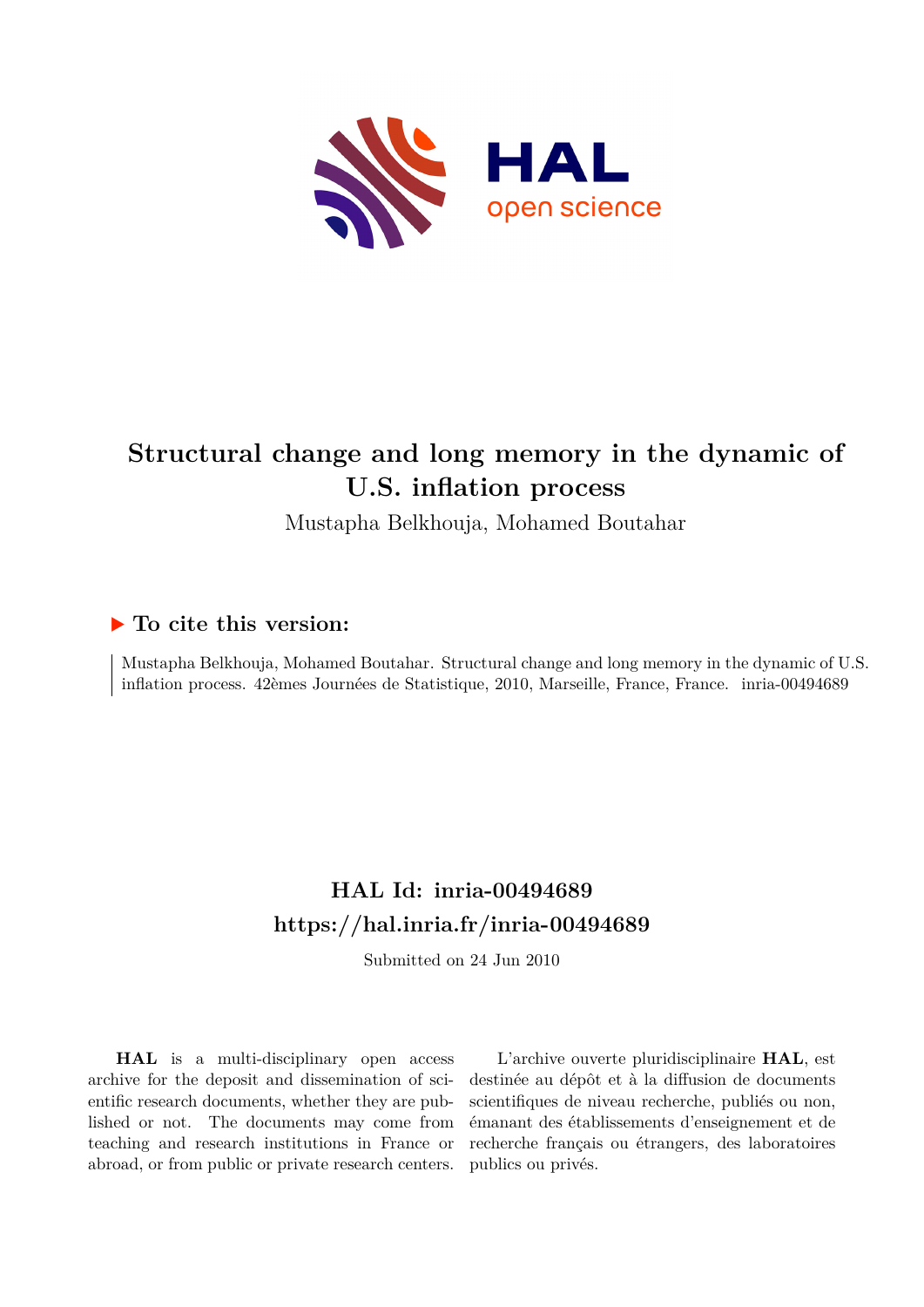## STRUCTURAL CHANGE AND LONG MEMORY IN THE DYNAMIC OF U.S. INFLATION PROCESS

Mustapha BELKHOUJA\* Mohamed BOUTAHAR<sup>†</sup> **GREQAM**, Université de la Méditerranée 2 Rue de la charité, 13002 Marseille, France.

January 27, 2010

#### Résumé

Les phénomènes de mémoire longue et de changement de régime sont très intimement liés. Dans ce papier, nous considérons le problème de détection des dates de rupture artificielles dans le cas d'un processus générateur des données à mémoire longue. Dans ce but, nous estimons le nombre de ruptures en utilisant plusieurs techniques, à savoir, les critères d'information, le test de Bai et Perron (1998) et la méthode de Lavielle (2004). Grâce à des expériences de Monte Carlo, nous examinons l'effet d'augmentation de la mémoire longue sur le choix du nombre de ruptures et leurs localisations, et nous montrons que la méthode de Lavielle est la meilleure technique vue que sa proportion de selection du vrai nombre de changements est la plus élevée particulièrement quand l'ordre d'intégration est proche de 0,5. Comme il paraît que les taux d'inflation contiennent les phénomènes de mémoire longue et de changement structurel, une application sur le taux d'inflation américain est présentée afin d'illustrer l'utilité de ces procédures. Les résultats montrent qui la méthode de Lavielle (2004) choisit seulement deux ruptures, cependant, le nombre de ruptures détecté par les critères d'informations et la procédure séquentielle de Bai et Perron (1998) est supérieur ou égal à trois.

Mots clés: Econométrie, Modèles pour les assurances et les finances.

#### Abstract

Long range dependence and regime switching are very intimately related effects. In this paper we consider the problem of spuriously detecting break dates in hypothesis of long memory data generating processes. For this purpose, we address the issue of estimating the number of breaks using several techniques, namely, the information criteria, Bai and Perron's sequential selection procedure (1998), and the automatic procedure of Lavielle (2004). By means of Monte Carlo experiments, we investigate the effect of increasing the long memory parameter on selecting the number of breaks and their locations, and show that the Lavielle's method is the best technique since its frequency of choosing the true number of changes is the highest particularly when the order of integration is close to 0.5. As it seems that inflation rates contains long memory and structural breaks, an application to the U.S. inflation process is presented to illustrate the usefulness of these procedures. The results show that the Lavielle's method (2004) selects only two breaks, however, the number of breaks detected by the information criteria and the sequential procedure of Bai and Perron (1998) are superior or equal to three.

Key words: Econometrics, models for insurance and finance.

<sup>\*</sup>E-mail: belkhouja mustapha@yahoo.fr

<sup>&</sup>lt;sup>†</sup>E-mail: boutahar@univmed.fr